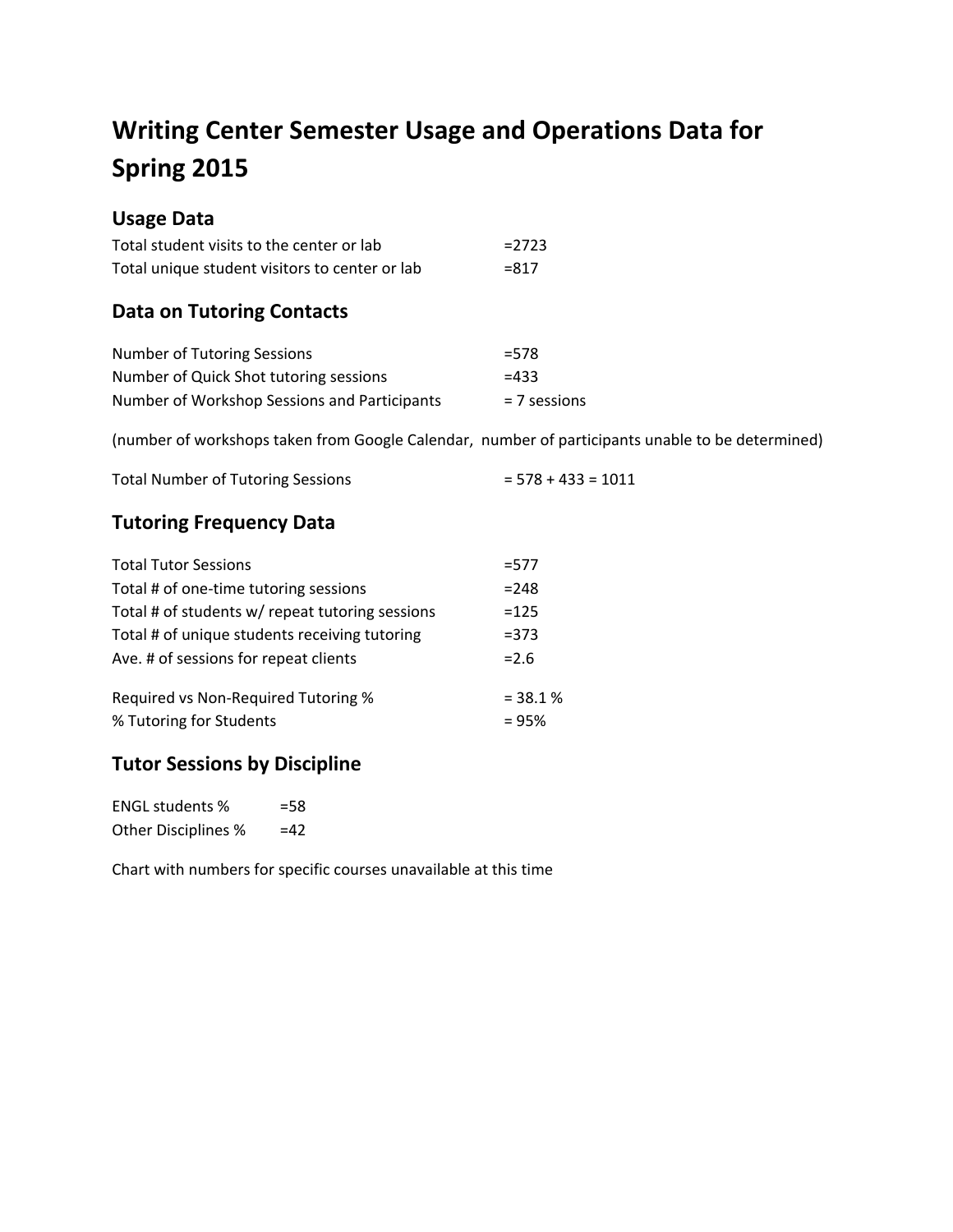### **Orientations**

Number of Student Orientations = 27 Estimated Number of Students Oriented=

(number of orientations taken from Google Calendar, number of participants unable to be determined)

#### **Required vs Non-Required Tutoring %**

Not required: 357 (61.8%)

Required: 220 (38.2%)

Not Required F Required



#### **CRLA Tutor Training Information**

| <b>Certified Tutors Level 1 Trained</b> | $= 4$ |
|-----------------------------------------|-------|
| Certified Tutors Level 2 Trained        | $= 2$ |
| Certified Tutors Level 3 Trained        | $= 4$ |

### **Face-to-face vs Online Tutoring**

570 of our 577 sessions were face to face (98.7%)

4 out of our 577 sessions were online (0.6%)

3 out of our 577 sessions were unknown (0.51%)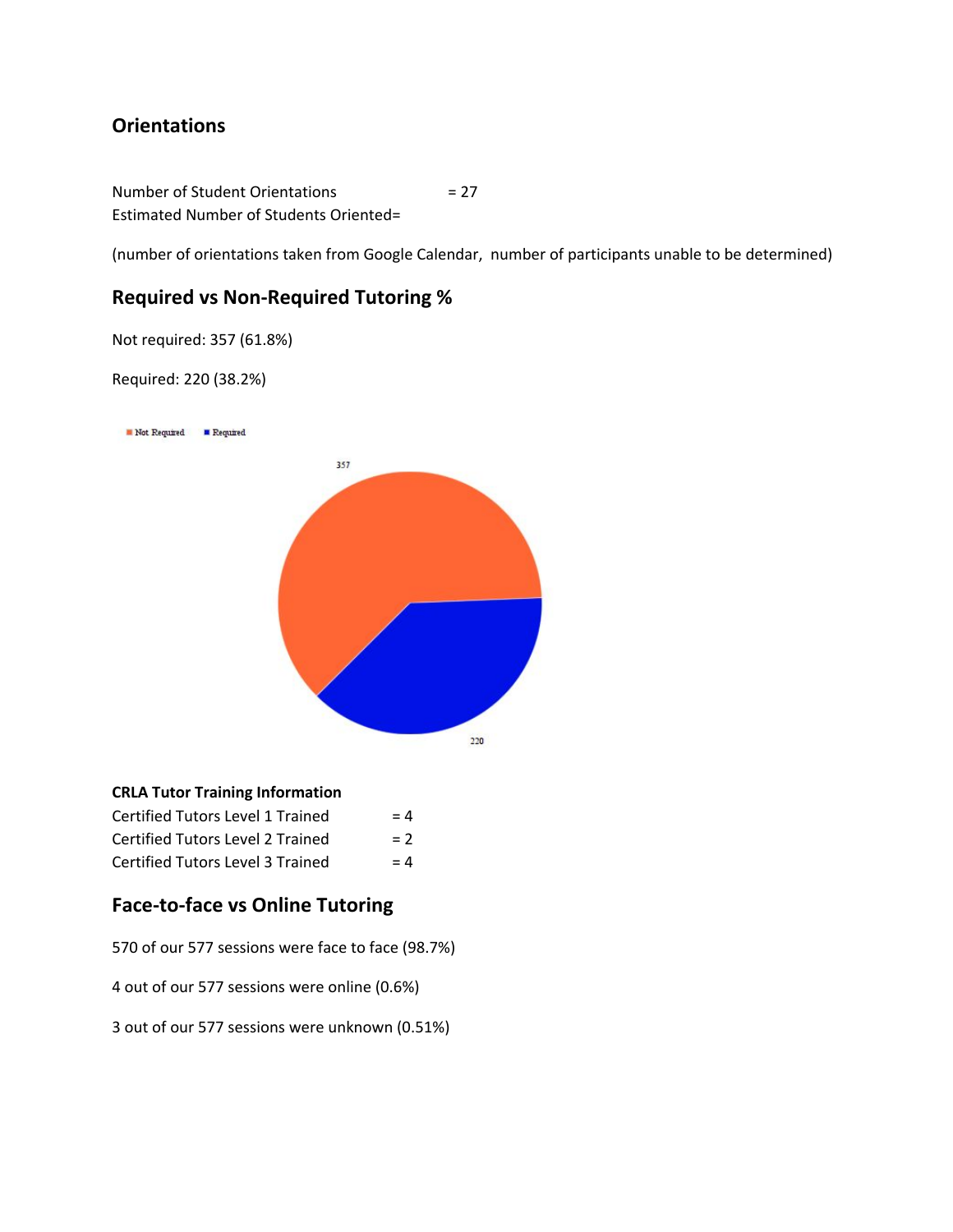#### **Who Do We Tutor**

 out of our 577 sessions were with students (94.18%) out of our 577 sessions were with staff members (1.32%) out of our 577 sessions were for a scholarship applicant (1.23%) out of our 577 sessions were from the community (0.51%) of our 577 sessions were with faculty members (0.69%) out of our 577 sessions were with "other" (1.55%)

#### **Tutor Session Feedback from Students**

- Scale:  $1 = not helpful to 5 = very helpful$
- 84.76% = 5 (489 out of 577)
- 11.97% = 4 (69 out of 577)
- 2.25% = 3 (13 out of 577)
- 0.51% = 2 (3 out of 577)
- 0.51% = 1 (3 out of 577)

#### **Sample of feedback from students**

actively involved, time flew by... great help!

The information shared gave me an understanding on how to proper set up my paper neatly. I would say being my first time being here, I would surely be back if help were to be asked.

I was impressed with Aaron and he was very helpful in giving me tips on how to develop my paper. I am very satisfied and will come again!

i was feeling comfortable and satisfied with the help. he is very patient and professional.

she was very amazing and very helpful

Thank you so much Carlos for helping me to better understand what was required and where I seemed to drop the ball on some things without noticing.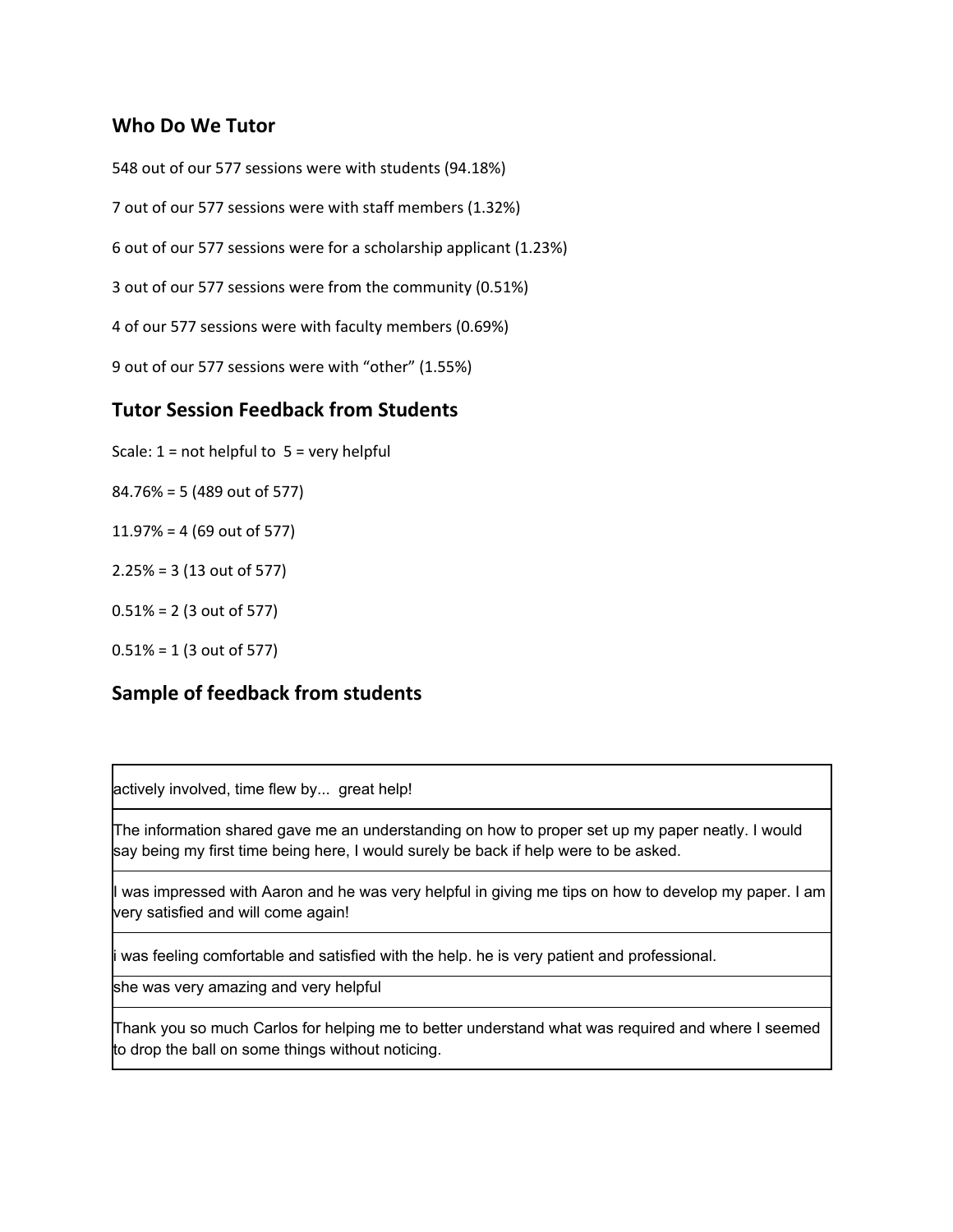The session with Dr.Lennie was most helpful! His guidance was instrumental in clarifying my ideas for my first essay and providing direction. His instruction on MLA really helped ease the intimidation factor in this endeavor.

Aaron was a great help clarifying my topics and outlining citing in MLA

Tutor was very clear and helpful.

My tutor is enthusiastic, and the session will help me to improve my essay a lot.

I love everything.Thank you so much.I learned something new.

VERY HELPFUL,VERY GOOD

#### **Word Cloud of ALL Student Feedback on Tutoring Sessions**



#### **Staff Information**

| <b>Name</b>              | <b>Status</b>               | <b>CRLA Level</b> |
|--------------------------|-----------------------------|-------------------|
| <b>Nicole Adame</b>      | <b>Tutor</b>                | <b>Level One</b>  |
| Deanna Calderon          | Assistant/Tutor-in-training | Lvl <sub>1</sub>  |
| Julia DeLaGarza          | Assistant/Tutor-in-training | Lvl <sub>1</sub>  |
| <b>Crystal Escobales</b> | Tutor                       | Con't Level 3     |